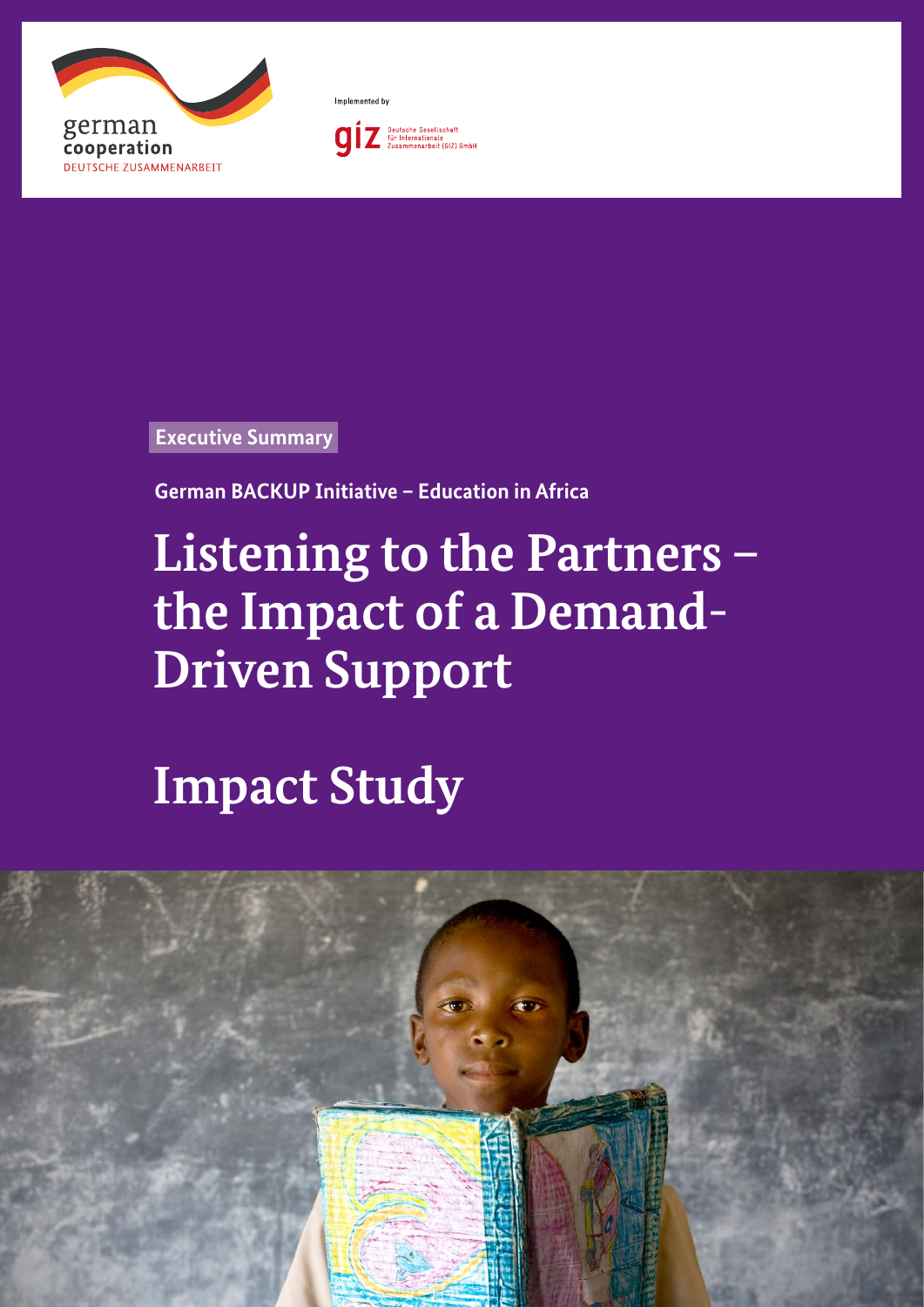

# **Executive Summary**

### **Introduction**

The German BACKUP Initiative – Education in Africa (BACKUP Education) is an innovative support mechanism to assist African countries in accessing funding from the Global Partnership for Education (GPE) and to use such funding effectively to implement national education strategies. Commissioned by the German Federal Ministry for Economic Cooperation

and Development (Bundesministerium für wirtschaftliche Zusammenarbeit und Entwicklung, BMZ) in 2011, BACKUP Education is implemented by the Deutsche Gesellschaft für Internationale Zusammenarbeit (GIZ) GmbH and from 2014 to 2017 was cofinanced by the Swiss Agency for Development and Cooperation (SDC). Through BACKUP Education,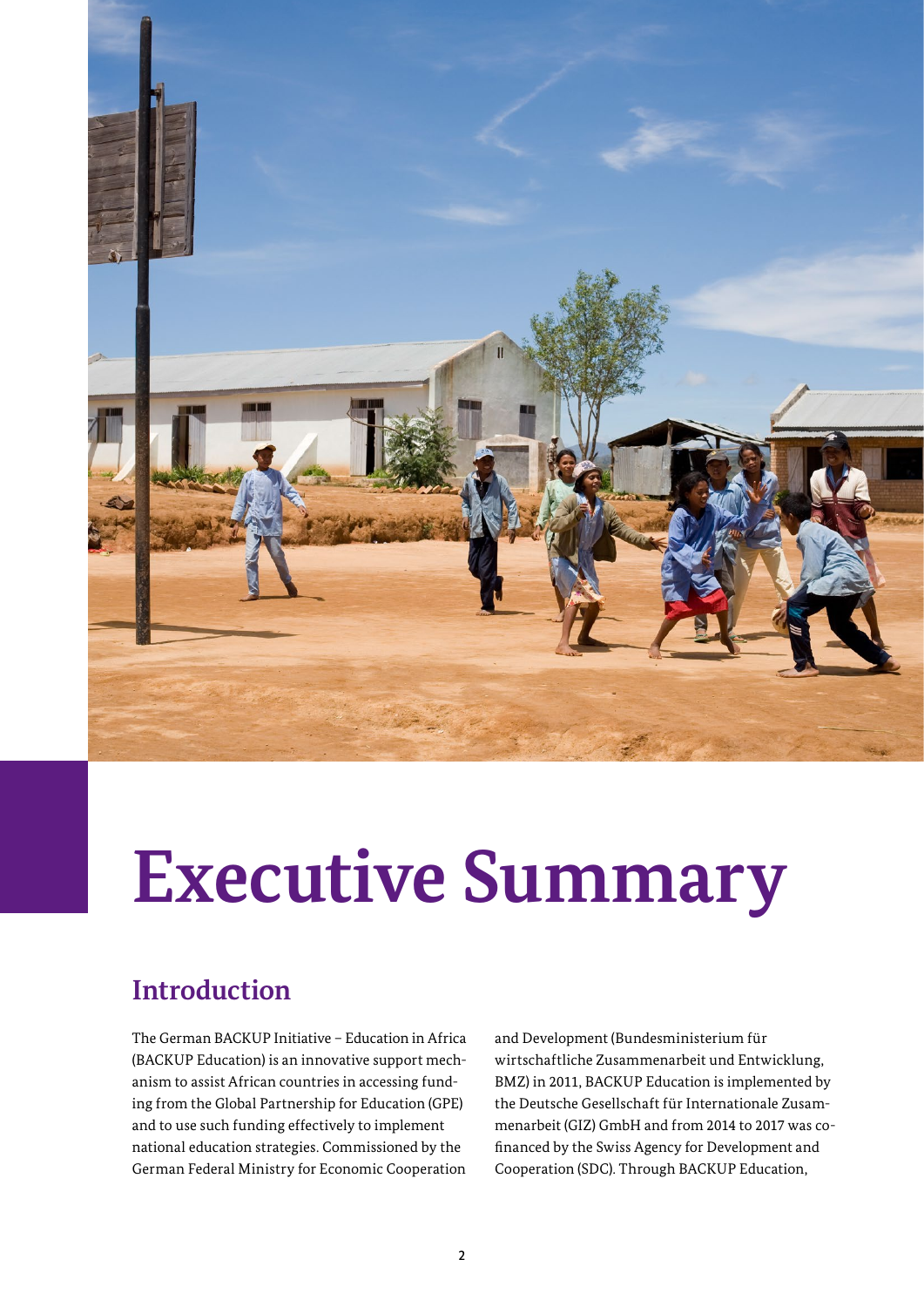Germany provides additional support to the African partner countries of GPE, with the intention of increasing the effectiveness of the GPE and thereby contributing to the achievement of international education goals in Africa.

Specifically, BACKUP Education provides catalytic funding, based on needs identified by Ministries of Education and civil society partners in Africa to avoid bottlenecks during the application for and use of GPE grants. In order to fulfil short-term financing gaps in a rapid and flexible way that meet the needs of ministries of education and civil society partners, BACKUP Education works in a particular manner. The initiative aims to be request and demand driven, and provide quick and flexible support where no other funding sources are available.

Activities supported by BACKUP Education align with and leverage on the processes and governance structure of the GPE itself. BACKUP Education's support can be requested for all activities related to the national education sector planning, management, and evaluation cycle. At the regional level, BACKUP Education offers funding for activities aiming at strengthening South-South exchange and other regional efforts feeding into education sector processes at national level. Beyond this, BACKUP Education supports GPE developing country partners and civil society representatives from Africa in effectively engaging in their constituencies and through this in the Board of Directors of the GPE.

Three streams of funding are provided to applicants by BACKUP Education:

- Fast Access Mode (up to EUR 10,000): Funding for participation in trainings, workshops, and conferences;
- Consultancy Mode (up to EUR 50,000): Funding for expert and advisory services; and

■ Project Mode (up to EUR 100,000): Funding for a set of interlinked activities.

Irrespective of whatever form of support is sought, the expectation is that a partner at a national or regional level is identifying the 'gaps', rather than 'upstream' partners.

From its inception in 2011, and until the end of the second commissioning period in March 2018, BACK-UP Education supported national education ministries and civil society organisations of 34 African countries through 178 separate measures.<sup>1</sup> Additional to this country-level assistance, BACKUP Education also has funded 33 regional measures such as preboard meetings of the three GPE Developing Country Partner constituencies for Africa<sup>2</sup>, and others that have been implemented by regional civil society coalitions and other regional actors. BACKUP Education currently runs in its third commissioning period (October 2017 to September 2020).

In 2017, a research study was commissioned by GIZ to better document the medium to longer-term impacts (intended/expected and unintended/unanticipated) that BACKUP Education has had to date<sup>3</sup>. This includes: (1) BACKUP Education's influences and contributions on upstream and downstream processes and approaches within GPE; and (2) ways in which BACKUP Education support for innovation, peer-topeer learning and capacity development has been sustained beyond the short-term. Additional to this, the study also sought to understand how the ways in which BACKUP Education functions – as a **demanddriven, flexible, and innovative modality of support** – contributes to resolving emerging issues facing GPE at a national, regional, or global level. The study was carried out in a series of stages by a team of four independent researchers from the Universities of Auckland, Sydney, Cambridge, and Antwerp.

<sup>1</sup> In this study, a measure (also called "mode"), is defined as a single application by African developing country partners or civil society representatives for which funding has been provided by BACKUP Education. All supported measures are categorized as either Fast Access, Consultancy, or Project Mode, depending on the content and financial volume. Each measure can consist of various activities.

<sup>2</sup> These three constituencies comprise the 39 African countries who are part of GPE, and are broadly broken down by language groups (Africa 1 and 3 are the Anglophone speaking countries, while Africa 2 are the Francophone speaking nations of Africa. Lusophone countries are integrated into these groups).

<sup>3</sup> The research study looked at all measures supported by BACKUP Education from 2011 to 2017.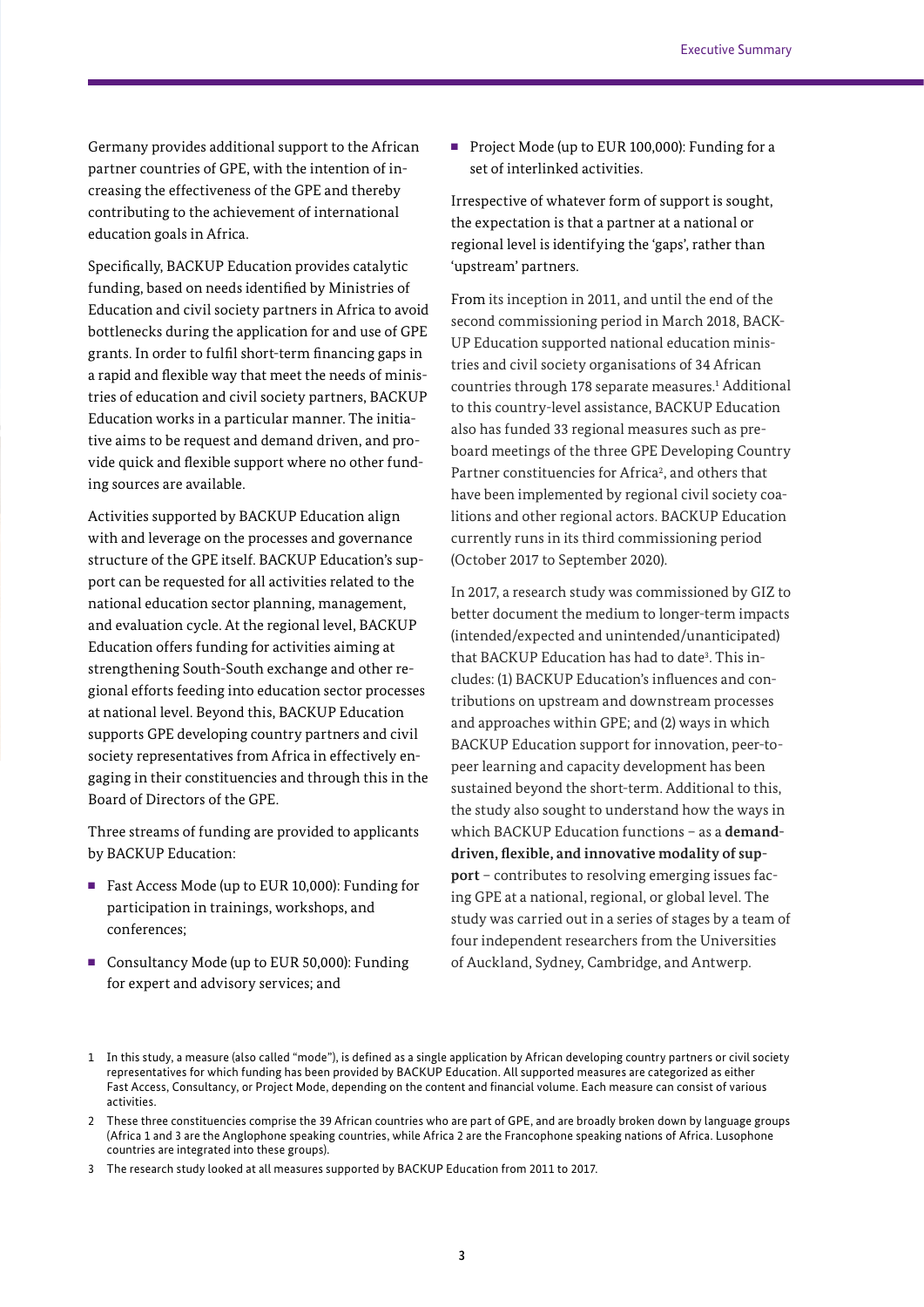The study identifies that the German BACKUP Education initiative has served to fill critical 'gaps' in education sector planning, policy and implementation processes in Africa and GPE more broadly, and to strengthen partnerships with education stakeholders at multiple geographic and policy levels. BACKUP Education has had impact in regards to:

- areas of immediate need to access or implement GPE funding
- supporting GPE's African Developing Country Partners to engage with the higher levels of the Partnership structure itself
- strengthening roles of civil society to effectively function in the partnership (at national, regional, international levels)
- promoting knowledge exchange at multiple levels, within nations, sub-regions and between actors globally
- supporting and strengthening the functioning of GPE partnership as a whole, to maximise its potential for achieving quality, inclusive, equitable education for all

Examples in the full report demonstrate the impact of BACKUP Education in assisting African Developing Country Partners and civil society partners to access funding for activities that GPE grants or donor partners are not able to support fully, and have included a range throughout the cycle and stages of education sector planning, implementation, and review. These have so far included capacity development, distribution of education materials, information exchange, peer reviews, research, sensitisation campaigns, and training, all in a range of areas of education. **A range of stakeholders spoken to as part of the study identified that there is no other mechanism of its kind within GPE, in terms of BACKUP Education's ability to respond at short notice and based completely on partner-driven demands.**  By functioning in this way, BACKUP Education was found to contribute to many of the key objectives of GPE as specified in its current strategic plan (2016–2020) and Charter.

Below are some of the headline results from the study. Further details substantiating the claims behind these headline results are located within the full report.

#### **BACKUP Education strengthens education sector planning and policy implementation**

One of the key country-level objectives for GPE is to support and strengthen education sector planning and policy implementation. There are many ways in which BACKUP Education has supported partners to work in this way. Specifically, it has explicitly supported the capacity development of individuals, departments, and organisations across Africa over time.

The study found that strong evidence exists that these efforts do indeed have a leveraging effect, with knowledge and skills related to education sector planning, budgeting and analysis being utilised and shared in a range of settings and with a wide group of stakeholders long beyond BACKUP Education's immediate support. In several instances, BACKUP Education's support across varying sections of the Ministry of Education, other national Ministries and/or civil society has brought groups into contact and

cooperation with each other and served to improve the institutional apparatus necessary for coordinated, effective and efficient education sector planning and policy implementation processes. In Madagascar, for example, BACKUP Education's successive support to a number of areas of the Ministry of Education have strengthened a coordinated and focussed approach to education sector planning (see Box 2 in the full report).

Importantly, this capacity development assistance has ensured that partners it has supported can meet GPE's rigorous quality standards for accessing financing support. In this way, BACKUP Education's complementary support to strengthening national capacity and evidence-based decision-making is critical to improving the ability of the partnership to improve students' access to quality, inclusive education. For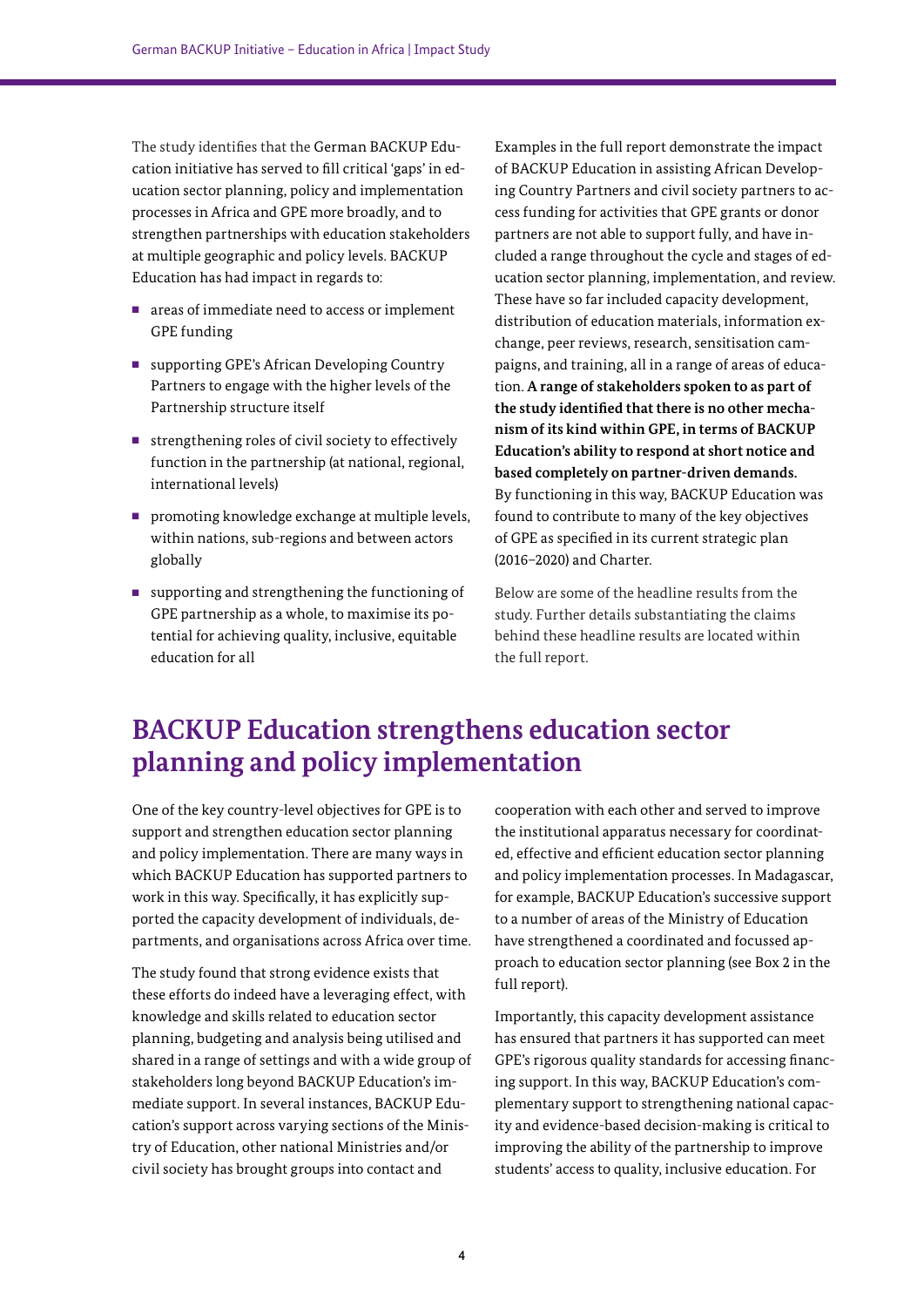example, in Uganda, training on educational planning has shaped the country's current strategy and approach for refugee education (see Box 3 in the full report).

BACKUP Education has also responded to partner requests for specific technical inputs on particular aspects of either the sector plan development or review process. A number of requests from partners have also been directed towards ensuring that national

Ministries and civil society are able to monitor national education policies and programmes from an equity, quality, and efficiency standpoint. Again, the study found strong evidence of Ministries of Education and civil society being more aware and more able to work effectively within their respective roles/ functions because of BACKUP Education's support to partner-identified needs/gaps in this area.

#### **BACKUP Education supports inclusive policy dialogue and monitoring at the country level**

At the country-level, another key objective of GPE is to support mutual accountability through inclusive policy dialogue and monitoring which includes national, regional, and local government, key education stakeholders, civil society, and development partners. Specifically, BACKUP Education has given explicit attention over the years to ensuring that local stakeholders from civil society have both the individual and organisational capacity to be effectively involved in Local Education Groups (LEGs), as part of a drive towards mutual accountability, partnership, and transparency at the country level. A number of measures have focussed on strengthening the involvement of civil society national education coalitions in local GPE processes to ensure that the interests and needs of citizens related to education are articulated and considered by their governments. The case of the *Coalition Nationale de Madagascar pour l'Education Pour Tous* (National Malagasy Coalition for Education for All, CONAMEPT), described in Box 6 in the full report, is a strong example of this.

The study found that through these measures, BACK-UP Education has helped to ensure that key civil society actors, particularly national education coalitions, attain the required organisational capacity and

visibility to be effectively involved in education sector decision-making and planning. By meeting these institutions' capacity development demands, BACKUP Education, in collaboration with the Global Campaign for Education (GCE) and the Africa Network Campaign on Education for All (ANCEFA), has supported a range of national education coalitions to be more aware of GPE processes, and their roles within it, and to ensure that they are better advocates for the positions of their organisations and the stakeholders they represent in key sector planning and review processes, including the LEG. In a number of instances, including Zimbabwe, Uganda, Kenya, Djibouti, and Madagascar, these coalitions are better able to support the nationally agreed goals specified in the sector plans and policies, and also ensure priorities of equity, inclusion and transparency are well considered at all stages of education decision-making process. BACK-UP Education has also supported a range of measures which have been purposefully designed to bring national governments and civil society into closer collaboration and cooperation with each other – and by doing so supported improved recognition of the important function, role, and strengths each side brings to achieving quality, equitable education for all.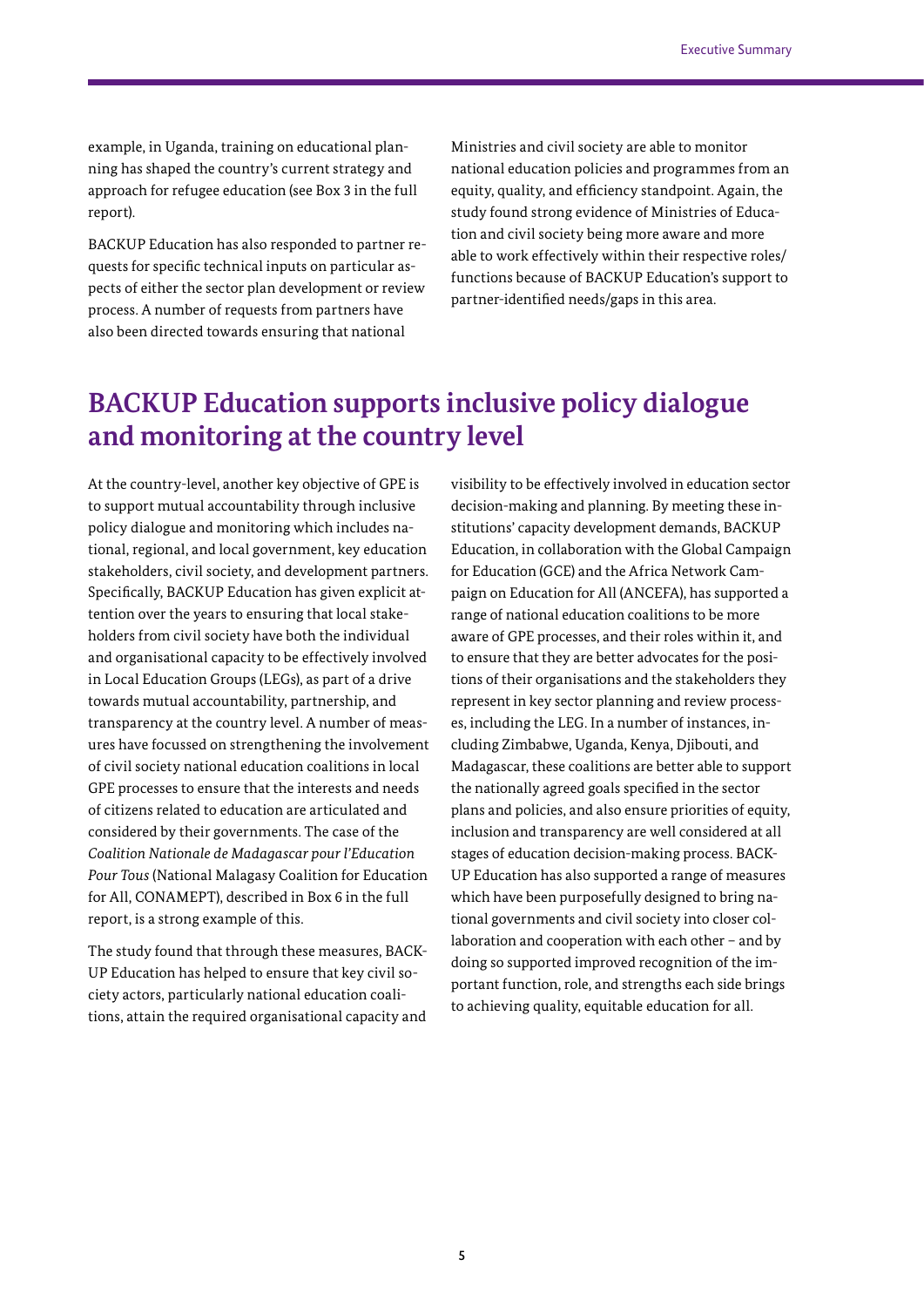#### **BACKUP Education has strengthened GPE over the years**

GPE is currently the largest multi-stakeholder partnership for education globally. In its current strategic plan, GPE makes a firm commitment to principles of harmonisation, coordination, mutual accountability, transparency, and country ownership that sit at the core of international agreements about partnerships, such as the Paris Declaration. BACKUP Education aims to contribute to these goals in a number of ways. A range of measures has focussed on strengthening vertical and horizontal accountabilities between partners at the national, regional, and global level. Other measures have supported the brokering of knowledge, information, and communication of needs both vertically – between the GPE Board/Secretariat and Developing Country Partners (DCPs) – and horizontally – between DCPs in Africa and within the LEGs in each country.

The study found in supporting these measures, BACKUP Education was acknowledged as acting as an important partnership broker, by supporting

measures, which bring together national actors from across the region to engage in South-South knowledge exchange, information sharing, and capacity development activities. Its support to a range of measures over the years has helped African country partners and civil society organisations to identify, raise, and resolve collective issues of concern at the regional and global level.

Through BACKUP Education's quality check process, which takes place as part of any application, it also serves an important function in being transparent, open, and communicative with partners in country and at the global and regional level; about the measures it is considering funding. In doing so, BACKUP Education's role was strongly reaffirmed by partners as being one of cultivating relationships, working with partners to identify gaps in GPE processes and funding streams, and serving to effectively fill these and/or advocate for change through its networks and resources.

#### **BACKUP Education supports effective and efficient use of GPE financing**

For GPE, aid effectiveness is tied to financing supports having clear links to achievement targets in education sector plans, and to strengthening improved information management and learning assessment systems. Efficiency is also measured by the degree to which GPE financing helps to insure inputs (such as teachers trained, schools built, learning materials secured) are delivered as planned, and with a focus on equity, transparency, and accountability.

The study found that BACKUP Education has supported a range of measures that have served to ensure that the partnership can function as effectively and efficiently as possible, particularly at the national

level. Specifically, measures it has supported have strengthened the capacity of civil society and national Ministries to monitor and utilise data from local level stakeholders to inform sound policy and budgetary decisions, and to make better use of scarce human and financial resources in the education sector. At the same time, BACKUP Education has also supported campaigns and efforts to increase domestic financing commitments to education. Several measures it has supported have also worked to ensure that education budgets are set more realistically, in line with actual and projected student numbers.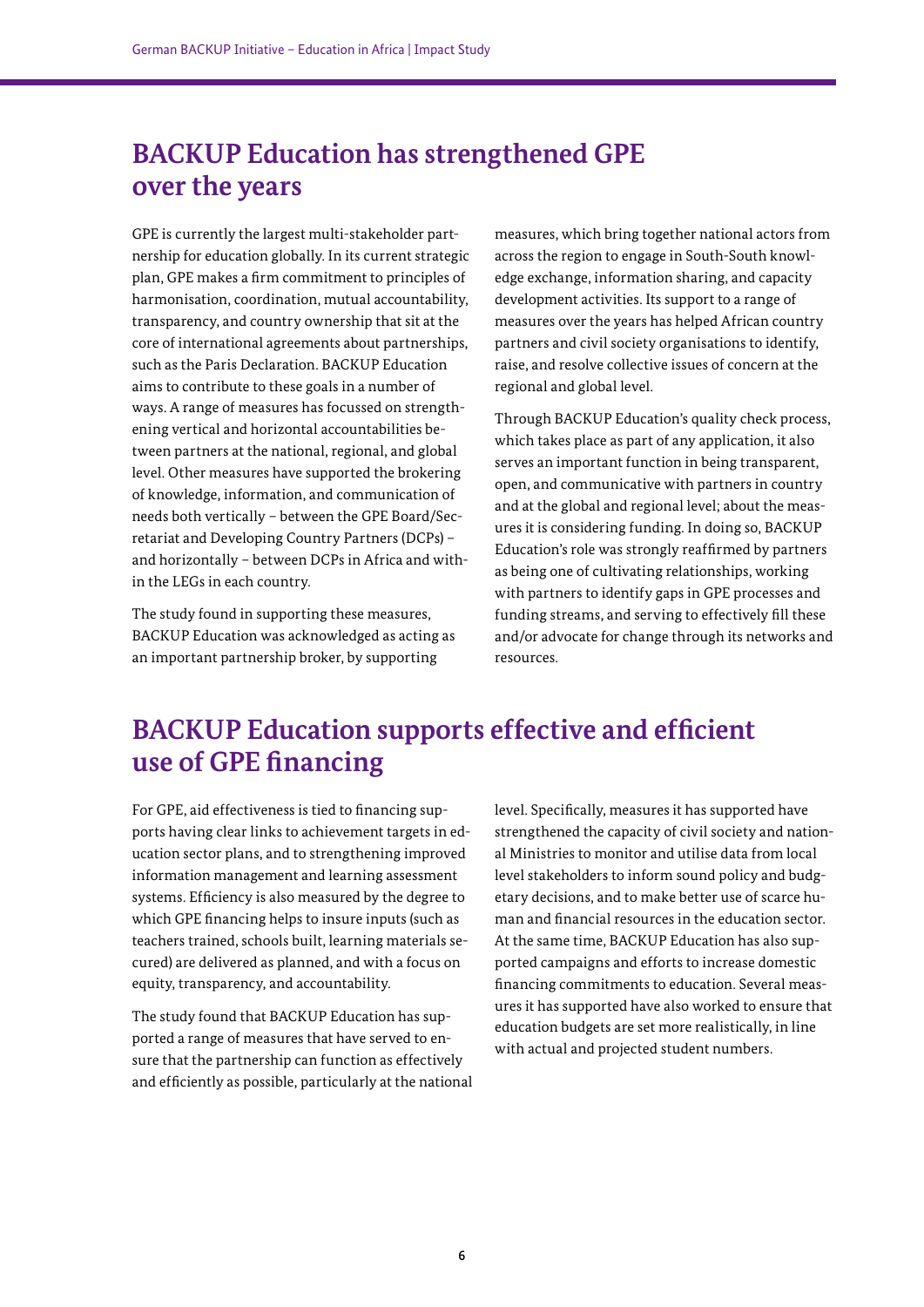#### **BACKUP Education has and continues to be poised to respond to emerging issues arising out of the Sustainable Development Goals**

Recent years have seen the international education goals shift towards a wider, more expansive remit that takes greater consideration for issues of quality, equity, and inclusion. This has subsequently had influence on GPE's current strategic planning and vision. BACKUP Education has already begun responding to this shift, with strong support over the years directed to countries affected by conflict and crisis as well as measures with a more explicit focus on gender responsive planning and policy-making. BACKUP Education's support to the Forum for African Women Educationalists (FAWE), a regional body, is a strong example of this (see Box 7 in the full report).

BACKUP Education has also supported a number of knowledge exchange activities between and amongst civil society national education coalitions and Ministries of Education over the years; and at a regional level has supported the African Developing Country Partners and civil society constituencies of GPE to have a more unified and cohesive voice at board meetings and other global events. Additionally, BACKUP Education is also beginning to support more measures focussed on Early Childhood Care and Education, as well as those with an explicit focus to strengthening quality teaching and learning.

#### **The importance of a fund like BACKUP Education within GPE**

The study also found that the **demand-driven, flexible and gap filling nature** of BACKUP Education serves a critical function to partners at the national, regional, and global level who are part of GPE. Specifically, BACKUP Education has been found to consistently support aspects of the GPE application or implementation process where no other funding sources exists for the completion of such tasks. A key contribution of BACKUP Education, identified by a range of partners, is its ability to step in and address shortfalls in technical expertise, capacity development efforts, or funding opportunities, in a timely fashion, and with less conditions and expectations

attached than might exist from other actors. At the same time, the quality check process, which BACKUP Education undertakes, ensured that measures it was considering funding were in fact not duplicating efforts in the sector, or ones that could be funded from other sources. By acting in this way, BACKUP Education was repeatedly identified in the study by a range of stakeholders as a fund that is able to ensure that GPE continues to operate as effectively and efficiently as possible – with relatively small initial levels of inputs and funding that are not available elsewhere.